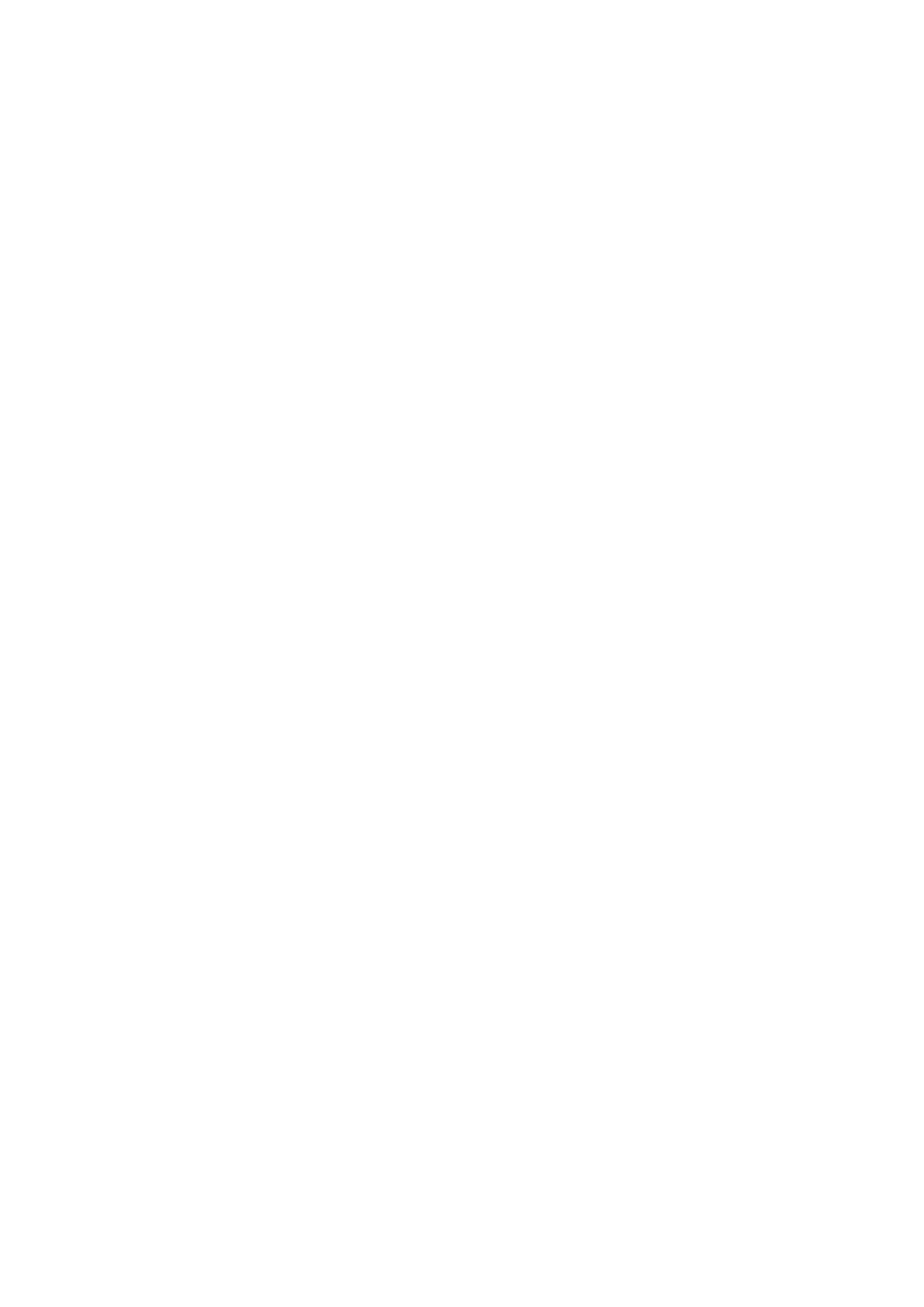# **Data sheet**

|                                                       | Scientific briefing from DCE - Danish Centre for Environment and Energy                                                                                                                                                                                                                                  |  |
|-------------------------------------------------------|----------------------------------------------------------------------------------------------------------------------------------------------------------------------------------------------------------------------------------------------------------------------------------------------------------|--|
| Category:                                             | Scientific briefing                                                                                                                                                                                                                                                                                      |  |
| Title:                                                | Overview on the existing knowledge on leaching of biocides from building materials                                                                                                                                                                                                                       |  |
| Author:<br>Institution:                               | Kai Bester<br>Aarhus University, Institute for Environmental Science, DCE - Danish Centre for<br><b>Environment and Energy</b>                                                                                                                                                                           |  |
| Referee:<br>Quality assurance, DCE:<br>Linguistic QA: | Pia Lassen<br>Susanne Boutrup<br>Pia Lassen                                                                                                                                                                                                                                                              |  |
| External comment:                                     | Danish Ministry of Environment. The comments can be found here:<br>http://dce2.au.dk/pub/komm/N2022_23_komm.pdf                                                                                                                                                                                          |  |
| Claimant:                                             | Danish Ministry of Environment                                                                                                                                                                                                                                                                           |  |
| Please cite as:                                       | Kai Bester. 2022. Overview on the existing knowledge on leaching of biocides from<br>building materials, Aarhus University, DCE - Danish Centre for Environment and En-<br>ergy, 13 s. – Scientific briefing no. 2022   23<br>https://dce.au.dk/fileadmin/dce.au.dk/Udgivelser/Notater_2022/N2022_23.pdf |  |
|                                                       | Reproduction permitted provided the source is explicitly acknowledged                                                                                                                                                                                                                                    |  |
| Front page photo:                                     | Kai Bester/Ulla Bollmann                                                                                                                                                                                                                                                                                 |  |
| Number of pages:                                      | 13                                                                                                                                                                                                                                                                                                       |  |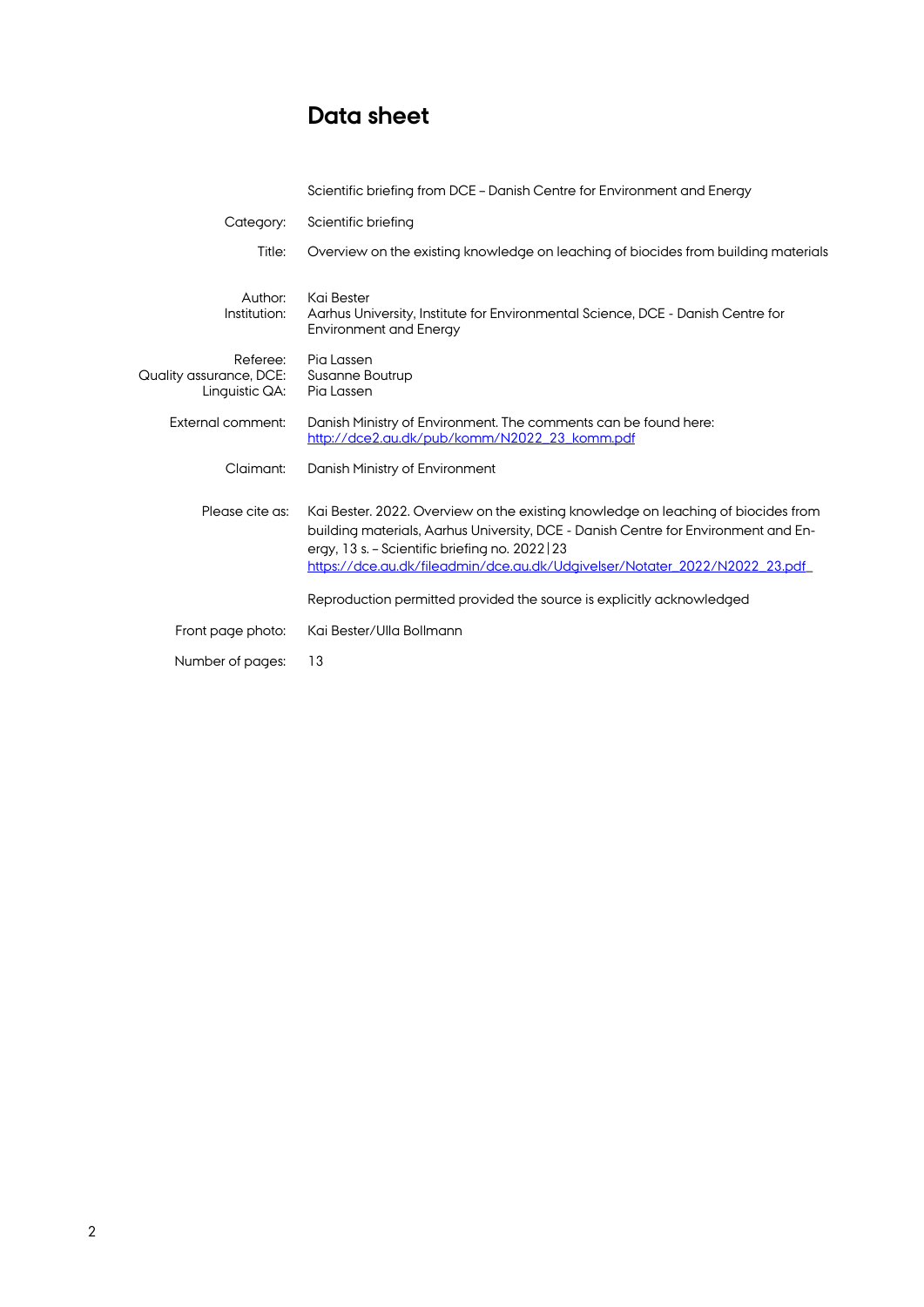# **Contents**

| 1           | Biocides in construction materials - relevant compounds and |    |  |  |
|-------------|-------------------------------------------------------------|----|--|--|
|             | usages                                                      | 4  |  |  |
|             | Objectives of this report                                   | 4  |  |  |
| $\mathbf 2$ | <b>Mechanisms for leaching</b>                              | 6  |  |  |
|             | Dependency of emissions to rain, windspeed and -direction   | 6  |  |  |
|             | Pseudo-persistence in soil                                  | 7  |  |  |
|             | Relevant transformation processes in the equipped materials | 8  |  |  |
| 3           | Suggestions of compounds to be included in the monitoring   | 10 |  |  |
| 4           | Other open questions                                        | 12 |  |  |
|             | Metabolites and transformation products                     | 12 |  |  |
|             | <b>Undeclared biocides</b>                                  | 12 |  |  |
|             | Waste/reuse strategies                                      | 12 |  |  |
| 5           | <b>References</b>                                           | 13 |  |  |
|             |                                                             |    |  |  |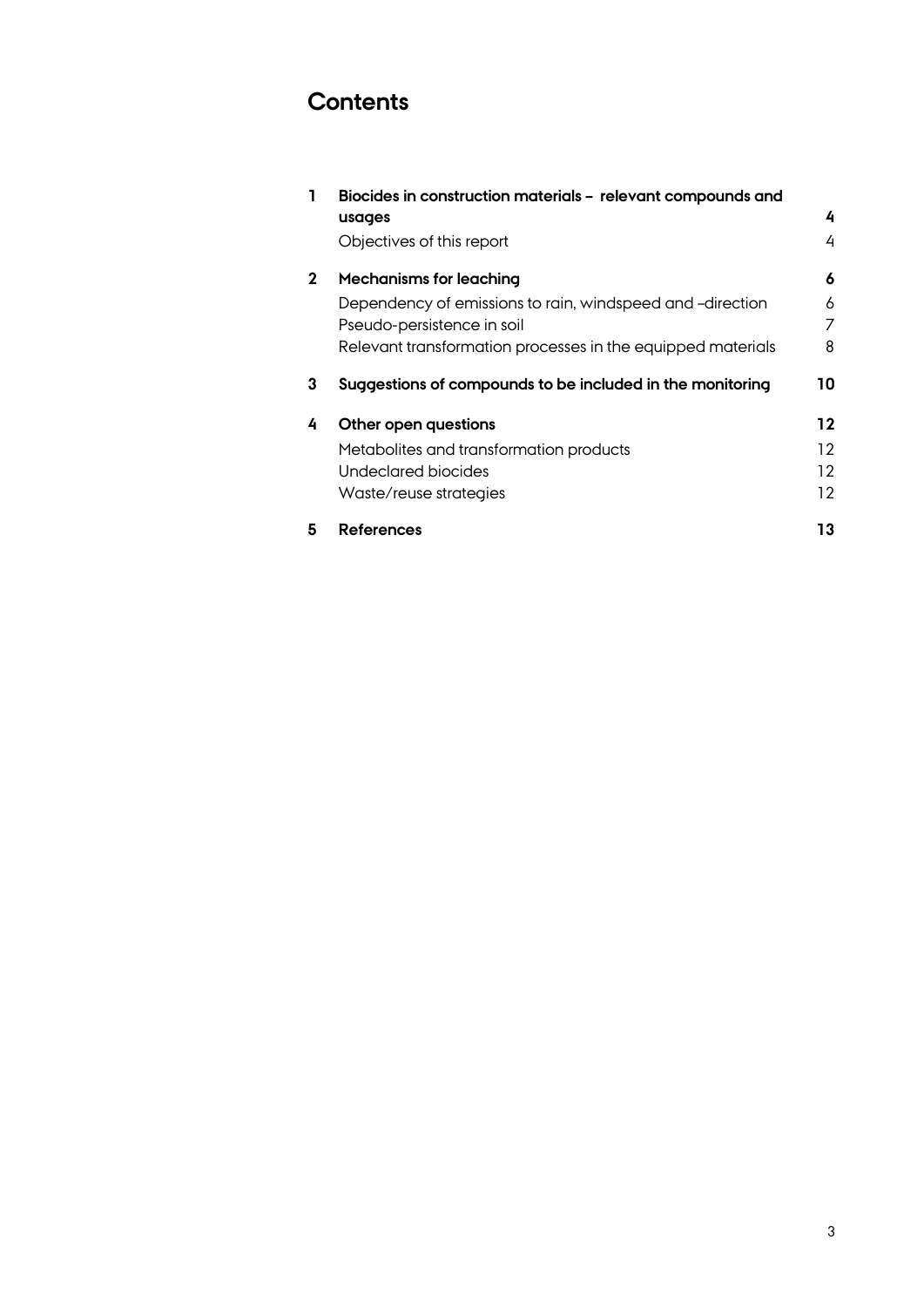## **1 Biocides in construction materials – relevant compounds and usages**

#### **Objectives of this report**

This reports intents to i) give an overview on, which biocidal compounds can be found in building materials for exterior use - including which building materials are relevant. ii) assessing which compounds and which applications within the building materials are most prone for leaching of biocides. The basis of this report are compound properties, use in the building industry and earlier findings in environmental samples. The focus is on compounds that are currently in use, and need (or have) approval under the biocidal products regulation (BPR, EU, 2012) as well as other compounds that are relevant to this field.

The project is a task within the agreement between Aarhus University and the Ministry of Environment of Denmark (MIM) and the Ministry of Food, Agriculture and Fisheries of Denmark (FVM) on research-based public sector consultancy.

#### **Biocides are used for various purposes in building materials[1](#page-4-0),[2](#page-4-1) :**

- 1. As film preservatives (Product type (PT)7) (typically in paint) to prevent growth of algae (diuron, terbutryn, cybutryn<sup>[3](#page-4-2)</sup>), fungi (carbendazim) and bacterial films (isothiazolionenes) that cause a priori aesthetical problems but in the long run also trigger problems for the paint integrity.
- 2. As wood preservatives (PT8) this is typically paint used on wood equipped with especially fungicides (propiconazole, tebuconazole, car-bendazim<sup>[4](#page-4-3)</sup>, iodocarb (IPBC), to enhance the lifetime of the wooden structures.
- 3. To protect fiber, leather, rubber, and polymerized materials (PT9) especially the polymerized materials are getting increasing relevant for the building industry.
- 4. Construction materials (PT10) this is including all other construction materials, such as masonry products like renders, sealants etc. using similar compounds as mentioned under 1.
- 5. Bitumous/polymeric roof sealants: especially mecoprop is heavily used in this application<sup>[5](#page-4-4)</sup> to protect these relative soft materials against the growth

<span id="page-4-2"></span><sup>3</sup> Cybutryn has been very relevant as antifouling compound, but has been outphased in what is now PT7 for a long time

<sup>4</sup> Carbendazime is no longer registered in PT8 but is still used as film preservative on wood (PT7 and PT10)

<span id="page-4-4"></span><span id="page-4-3"></span><sup>5</sup> MCPP (and its precursors are heavily used in this field, even though there is not registration of the compound in the BPR

<span id="page-4-0"></span><sup>1</sup> In this briefing "building materials" is including all materials that are relevant for the building industry and is thus not synonymous with the terminus technicus "construction materials" of the Biocidal Products Regulation (BPR) (EU 2012)

<span id="page-4-1"></span><sup>&</sup>lt;sup>2</sup> This briefing is not including insecticides for indoor usage or urban pesticides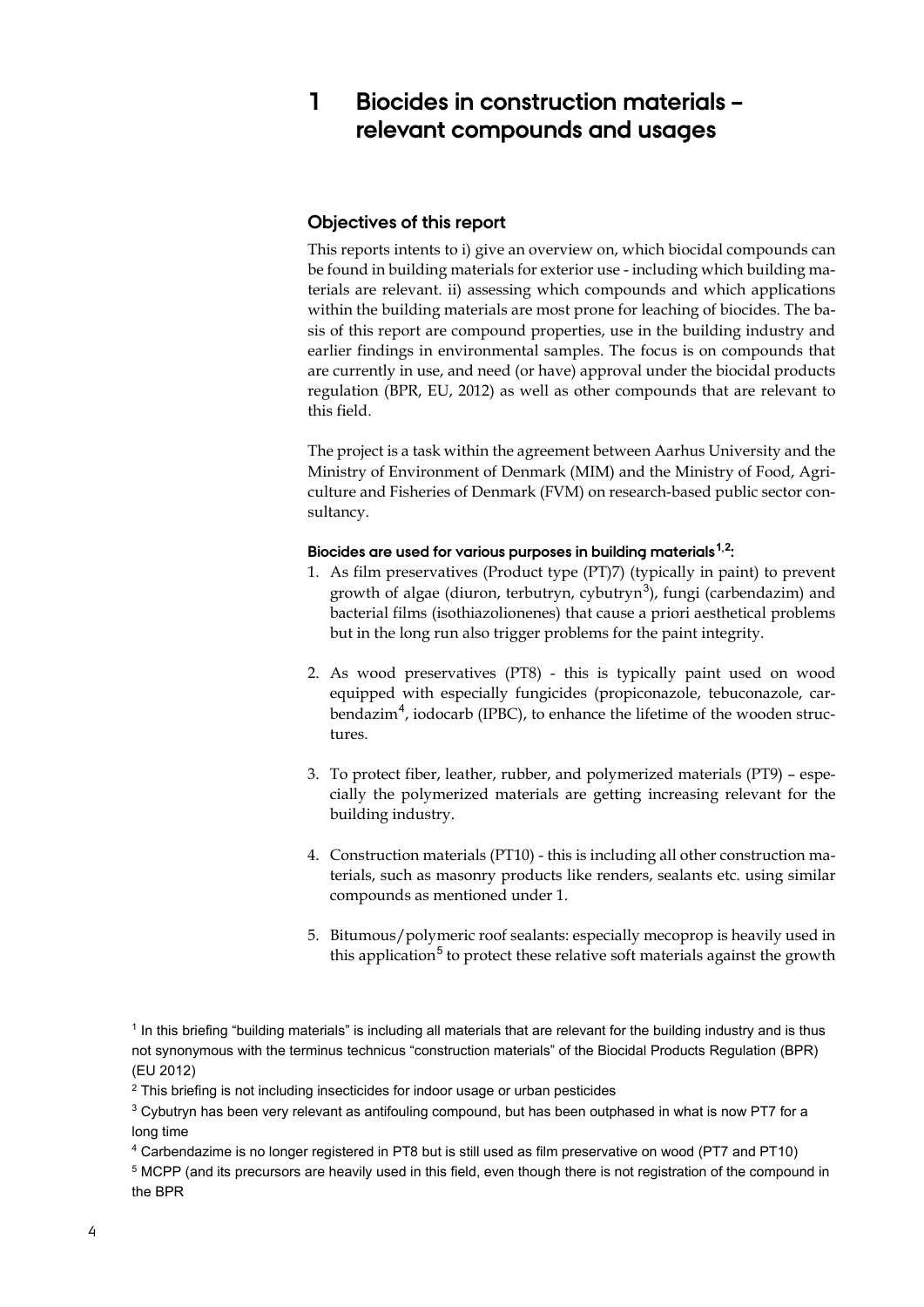of larger plants on top of flat roofs, leading to roots growing through the material, leading to untight materials.

6. Preservation under storage (PT6) - most construction materials (paints, renders, sealants) are distributed as aqueous suspensions, often via do-ityourself markets. The designers of these systems thus have to consider considerable shelf storage (3-24 months) and have to enhance shelf life with biocides thus the product is not infested with microorganisms at the moment of application. The products are thus regularly equipped with incan preservatives. It is well known that isothiazolinones (methylisothiazolinone (MI), chloro methyliosothiazolinone (CMI) as well as benzisothiazolinone (BIT) and octylisothiazolinone (OIT) are heavily used for this purpose. Probably, also other PT6 compounds are used in construction materials as well, though there is little data on that.

#### **Balancing sustainability and environmental contamination**

Generally, the use of biocides in building materials is due on the one hand to increased sustainability by increasing service life especially on surface layers of buildings as well as increasing demands on insulation. On the other hand usage of biocides lead to enhanced emissions of these compounds especially into surface waters and urban soils. There are a lot of measures to decrease the need for biocides such as:

Change designs of buildings by:

- a) Using more overhanging roofs to prevent rain reaching walls
- b) Using surfaces that do not need protection (stones, glass)

Or change delivery and shelf life situations:

c) Solvent based or dry systems need les in-can preservatives.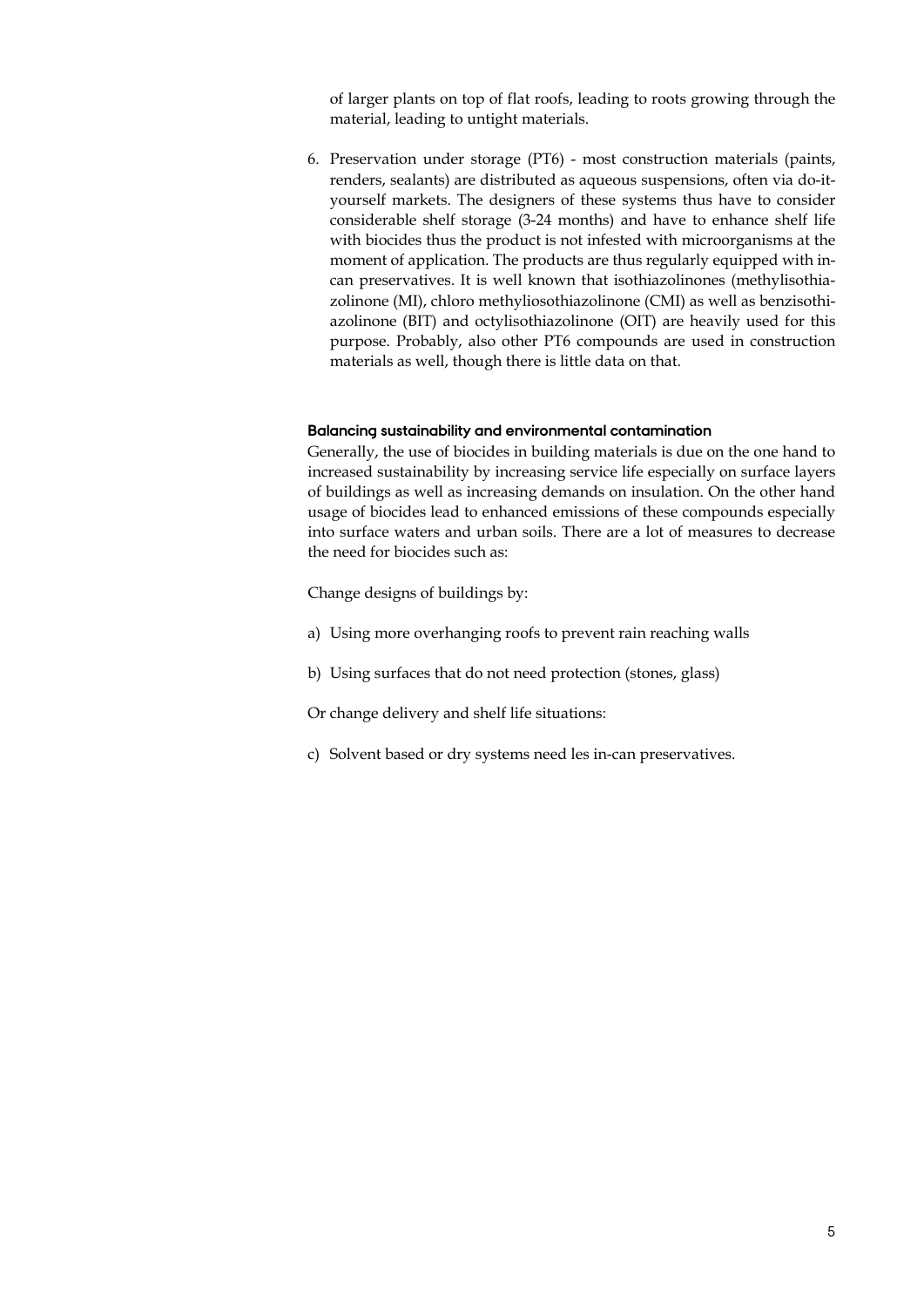## **2 Mechanisms for leaching**

#### **Dependency of emissions to rain, windspeed and –direction**

It is common of all construction material related biocides, that they are *a priori* mobilized (leached) during rainfall and that inputs into the environments during dry weather are very low. Dependent on the placement of the equipped structure the emissions are dependent on rain amount (horizontal structures like roofs) or driving rain, which is the product of rain amount and windforce (vertical structure such as walls) (figure 1). - Obviously, rain just falling from above hardly reaches walls, while rain in combination with wind strongly reaches walls on the wind exposed sides of the building. – The emissions into the environment are thus dependent on rain, windspeed and –direction (figure 2) (Bester et al., 2014). Interestingly, only very weak first flush effects can be seen, thus it can be assumed the emissions occur from the materials and not from dust on top of the materials (figure 3).The strong link to rainfall has severe consequences for monitoring programs: The main inputs (and thus concentrations) into surface waters are to be expected with the supposedly clean rain runoff water that is only occurring under rainfall. Monitoring programs that do not take this into account will produce erratic and very difficult to interpret data (Bester et al., 2014). To assess emissions it is helpful to sample as close to source as possible and under as defined rain and wind conditions as possible. To assess surface water data, it will be necessary to link to urbanized areas, rain and wind data as well as expected time of appearance (flowpath and length) of the runoff water in the respective surface water (Bester et al., 2014).

An additional challenge is included in the contaminated runoff rain water: This is usually considered as a very clean resource of water that is often supposed to be used either directly as drinking water or after infiltration (groundwater recharge).



**Figure 1.** Wind driven rain (from Bester et al., 2014).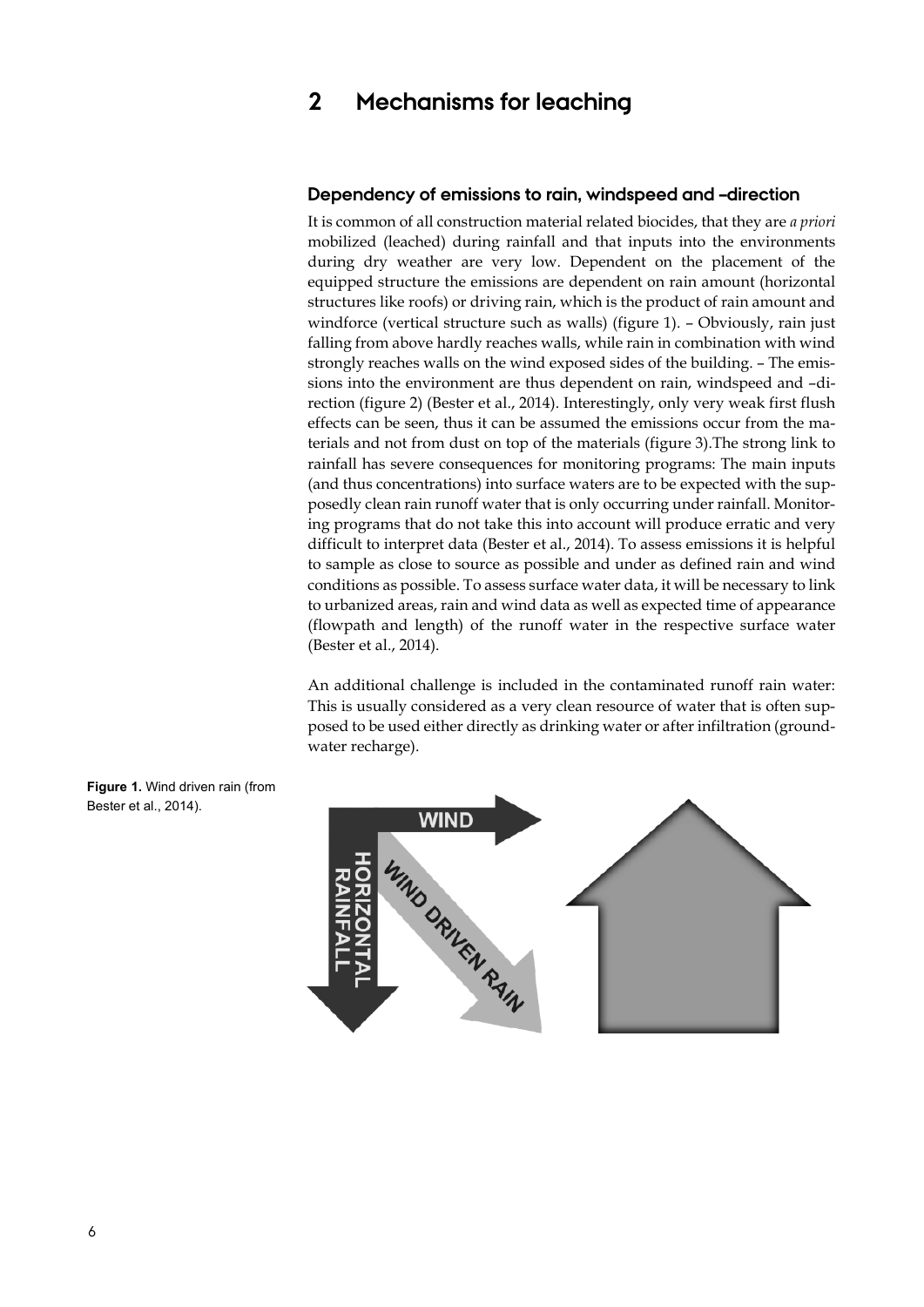**Figure 2.** Mass loads of biocides (*MWDR*) in relation to rain intensity (*IRain*) times wind speed (*U*) in the Silkeborg stormwater catchment (Shown are all compounds with  $R^2$  > 0.48; Abbreviations: CD: Carbendazim, TB: Terbutryn, MI: Methylisothiazolinone, PPZ: Propiconazole, TBU: Tebuconazole; one peak event for terbutryn is excluded) (from Bester et al., 2014).

 $a)$ 

Flow  $\left[\text{L s}^{-1}\right]$ 

Concentration [ng L<sup>-1</sup>]



**Figure 3.** a) Common biocide concentration dynamics during a rain event and b) Evaluation of first flush dynamics in a common rain event. Abbreviations: TB: Terbutryn, CD: Carbendazim, IP: Isoproturon, TBU: Tebuconazole, MCPP: Mecoprop (from Bester et al., 2014).

#### **Pseudo-persistence in soil**

When relating to receiving environmental compartments such as the soil, one major difference to, e.g., pesticides should be noted: while pesticides would be used infrequently (at least ideally only once every few years), degradation speed in the soil to a large extent controls the concentrations of the active ingredients in the soil. Biocides are contained in construction materials and will be released with every rain event, thus even compounds that are degraded relatively rapidly (within days and weeks) will have continuous inputs and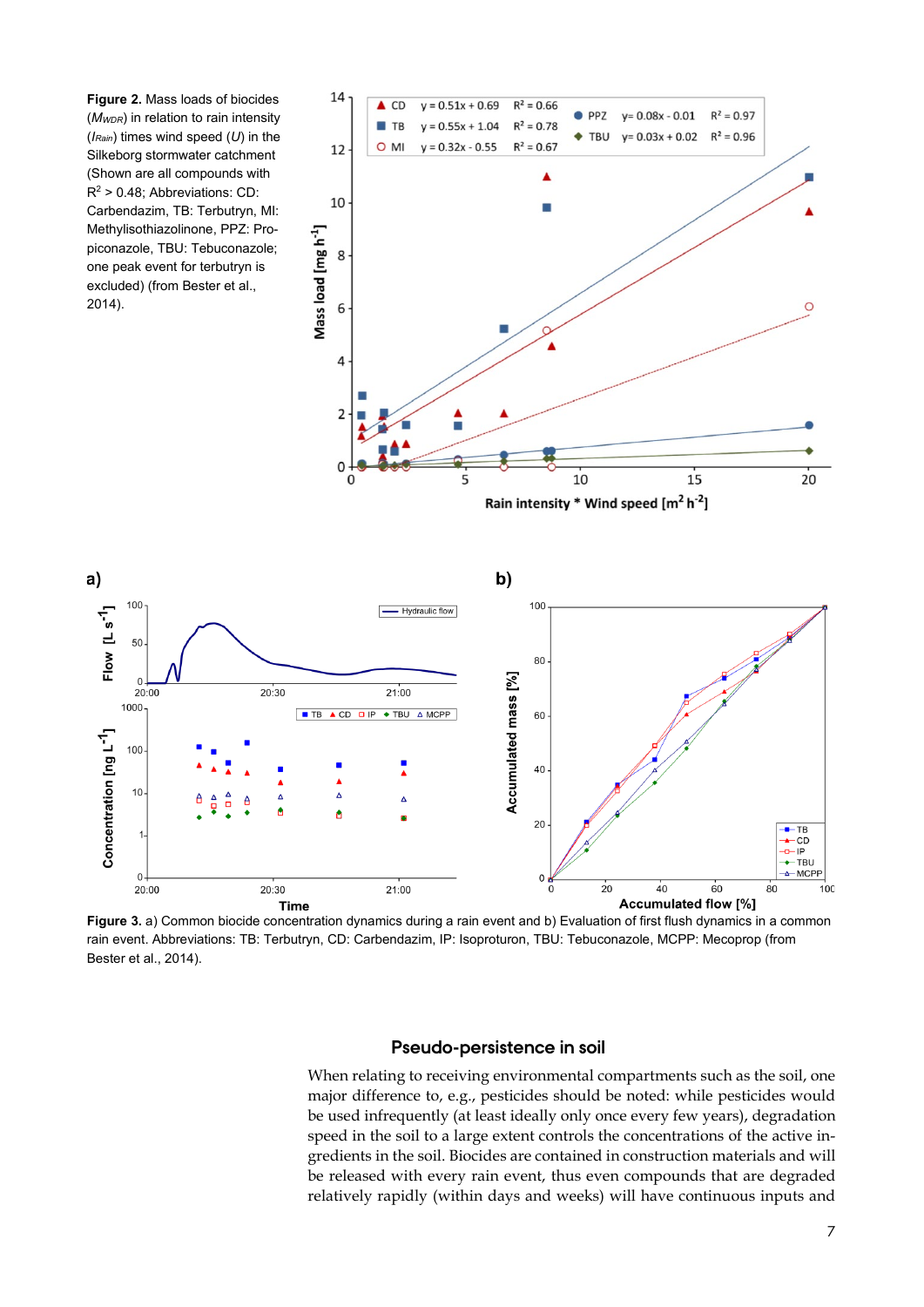thus relative constant concentrations in the receiving soils (figure 4; Bollmann et al., 2017b). – This has dear consequences for urban drinking water resources, e.g. the high frequency of detection of DMS (*N,N* Dimethyl sulfamide) in ground and drinking water in the urban regions are most probably rather related to biocidal use (wood protection) of dichlofluanid and toylfluanid in construction materials related than pesticidal use.

**Figure 4.** Degradation kinetics of building material relevant biocides in soil in a laboratory experiment with one time dosing. In reality, there would be fresh mobilisation from the building materials with new rainfall approaximately every week (and thus weekly new input), it is obvious, that even those compounds that degrade rapidly, will have constantly high levels in those soils that receive runoff from building parts that are equipped with biocides (from Bollmann et al., 2017b).



#### **Relevant transformation processes in the equipped materials**

It has been demonstrated that biocides in paints are photodegraded (figure 5) to a relevant fraction as photodegradation products can be found both in the leachate water and in the polymeric material itself (figure 6). Whether the photodegradation occurs a) in an aqueous layer on top of the material, b) on the top layer of the polymer and the degradation product diffuses back into deeper layers of the polymeric material or c) photodegradation reaches deep layers of the polymeric materials is not verified at this moment. Most probable at the current state of knowledge seems to be a combination of a) and b) (Bollmann et al., 2016, 2017a, 2018).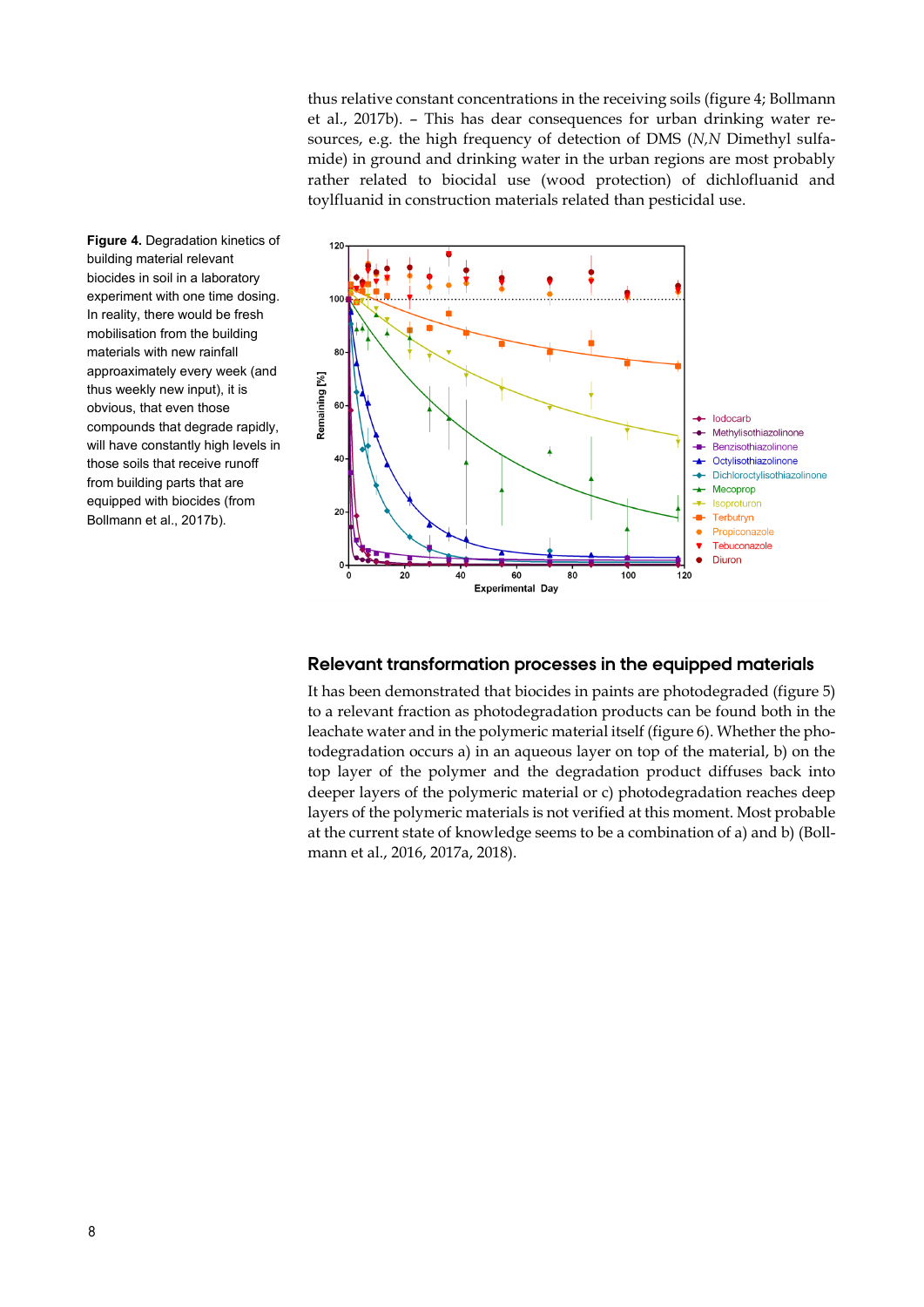

**Figure 5.** Photodegradation of terbutryn on a paint/render system (from Bollmann et al., 2016).

**Figure 6** Mass balance of terbutryn: leached terbutryn - terbutryn detected in run-off water (average from 3 panels), leached transformed - sum of transformation products detected in run-off (average from 3 panels), remaining terbutryn terbutryn in render after 19 month exposure (average of 10 extracts from one panel), remaining transformed - sum of transformation products in render after 19 month exposure (average of 10 extracts from one panel); error bars: standard error of mean (from Bollmann et al., 2016).

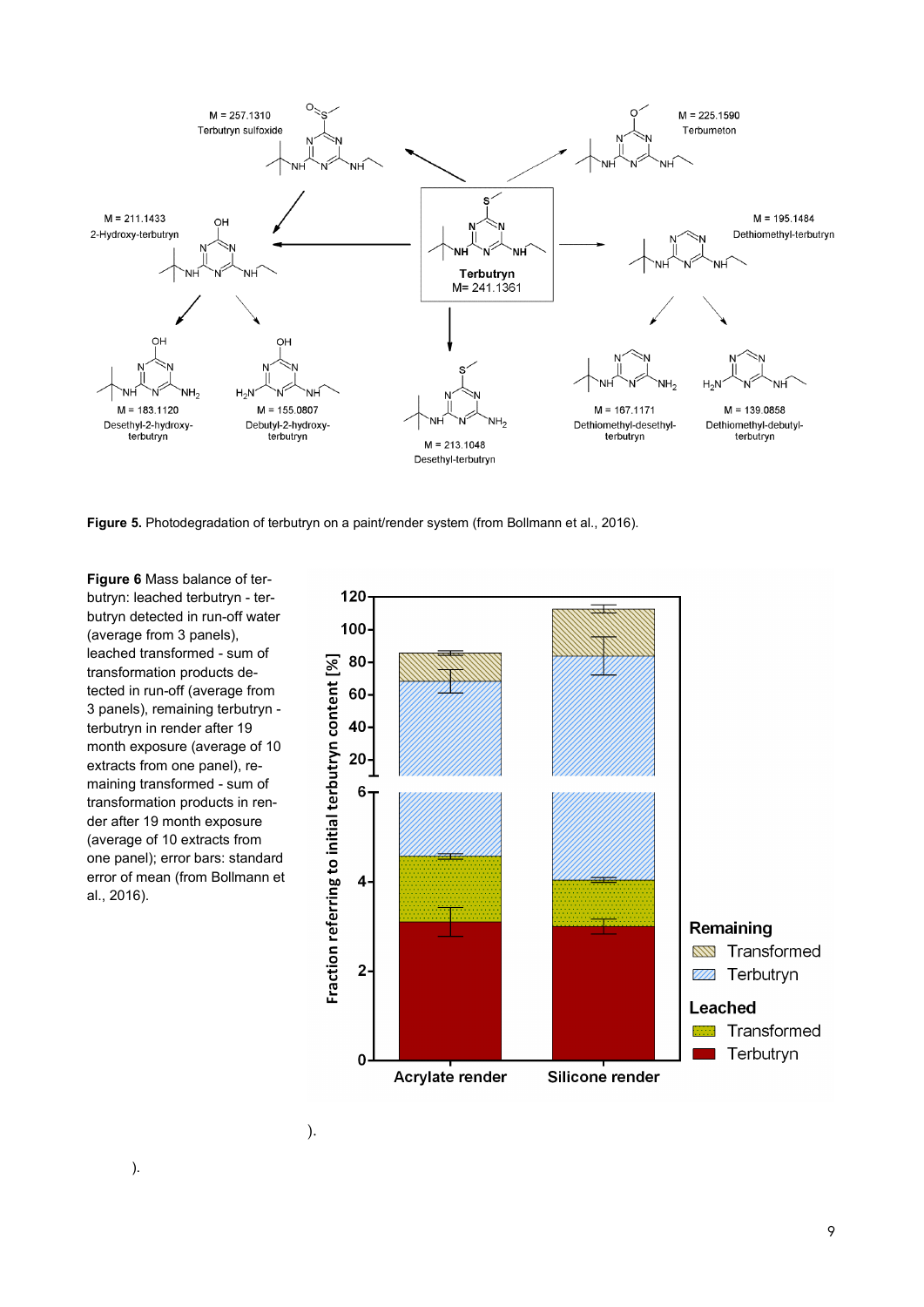# **3 Suggestions of compounds to be included in the monitoring**

77

#### **Table 1.** Compounds with known issues.

| <b>Compound</b>                              | <b>Function</b>                                                                             | Reasoning                                                                                                                                                                                                                                                                   |  |  |
|----------------------------------------------|---------------------------------------------------------------------------------------------|-----------------------------------------------------------------------------------------------------------------------------------------------------------------------------------------------------------------------------------------------------------------------------|--|--|
| <b>Triazines</b>                             |                                                                                             |                                                                                                                                                                                                                                                                             |  |  |
| Terbutryn                                    | Algicide, paints                                                                            | 8-55 ng/L in wastewater (Bester et al., 2014), 10-20 ng/L in detention<br>ponds (Vollertsen et al., 2017). Metabolite M1 should be included.                                                                                                                                |  |  |
| Isothiazolinones                             |                                                                                             |                                                                                                                                                                                                                                                                             |  |  |
| Octylisothiazolinone (OIT)                   | Fungicide, bactericide, in<br>can preservative, film<br>preservative, paints, sili-<br>cone | 0-34 ng/L in wastewater (Bester et al., 2014), Pseudo persistent, found in<br>stormwater 10-30 ng/L in detention ponds (Vollertsen et al., 2017). Trans-<br>formation product should be included.                                                                           |  |  |
| Benzyl isothiazolinone<br>(BIT)              | Bactericide, in can pre-<br>servative, paints, silicone                                     | 1-50 ng/L in stormwater (Bester et al., 2014)                                                                                                                                                                                                                               |  |  |
| Methylisothiazolione (MI)                    | Bactericide, in can pre-<br>servative                                                       | 0-191 ng/L in waste- (Bester et al., 2014), 1-300 ng/L in stormwater (Be-<br>ster et al., 2014), 10-30 ng/L in detention ponds (Vollertsen et al., 2017).                                                                                                                   |  |  |
| Dichloro octyl isothiazoli-<br>none, (DCOIT) | <b>Bactericide</b>                                                                          | 0-230 ng/L in wastewater (Bester et al., 2014).                                                                                                                                                                                                                             |  |  |
| Carbamates                                   |                                                                                             |                                                                                                                                                                                                                                                                             |  |  |
| lodocarb (IPBC)                              | Fungicide                                                                                   | 10-100 ng/L found in stormwater (Bester et al., 2014); 10-50 ng/L in de-<br>tention ponds (Vollertsen et al., 2017).                                                                                                                                                        |  |  |
| Carbendazime                                 | Fungicide, wood, paints                                                                     | Persistent compound, 20-63 ng/L in wastewater, 10-900 ng/L in storm-<br>water; 0-10 ng/L in urban surface waters (Bester et al., 2014), detention<br>ponds (10-80 ng/L; Vollertsen et al., 2017)                                                                            |  |  |
| <b>Azoles</b>                                |                                                                                             |                                                                                                                                                                                                                                                                             |  |  |
| Propiconazole                                | Fungicide, wood, paints                                                                     | Persistent compound, endocrine activity. 0-4540 ng/L in wastewater, 0-30<br>ng/L in stormwater; Bester et al., 2014                                                                                                                                                         |  |  |
| Tebuconazole                                 | Fungicide, wood, paints                                                                     | Persistent compound, endocrine activity 0-78 ng/L in wastewater 1-100<br>ng/L in stormwater, 0-20 ng/L urban surface waters (Bester et al., 2014)<br>10-30 ng/L in detention ponds (Vollertsen et al., 2017). Metabolites (hy-<br>droxy tebuconazoles) should be considered |  |  |
| Phenoxy acetic acids                         |                                                                                             |                                                                                                                                                                                                                                                                             |  |  |
| Plant regulator, rooftops<br>Mecoprop        |                                                                                             | 9-150 ng/L in wastewater under rain conditions, 1-50 ng/L in stormwater,<br>0-200 urban surface waters (Bester et al., 2014).                                                                                                                                               |  |  |
| Quaternary ammonium<br>compounds             |                                                                                             |                                                                                                                                                                                                                                                                             |  |  |
| Benzalkoniumchloride<br>(BAK 10, 12, 14, 16) | Roof and terrasse<br>"cleaners"                                                             | 0.03-30 µg/L in surface and stormwater (Bester et al., 2022).                                                                                                                                                                                                               |  |  |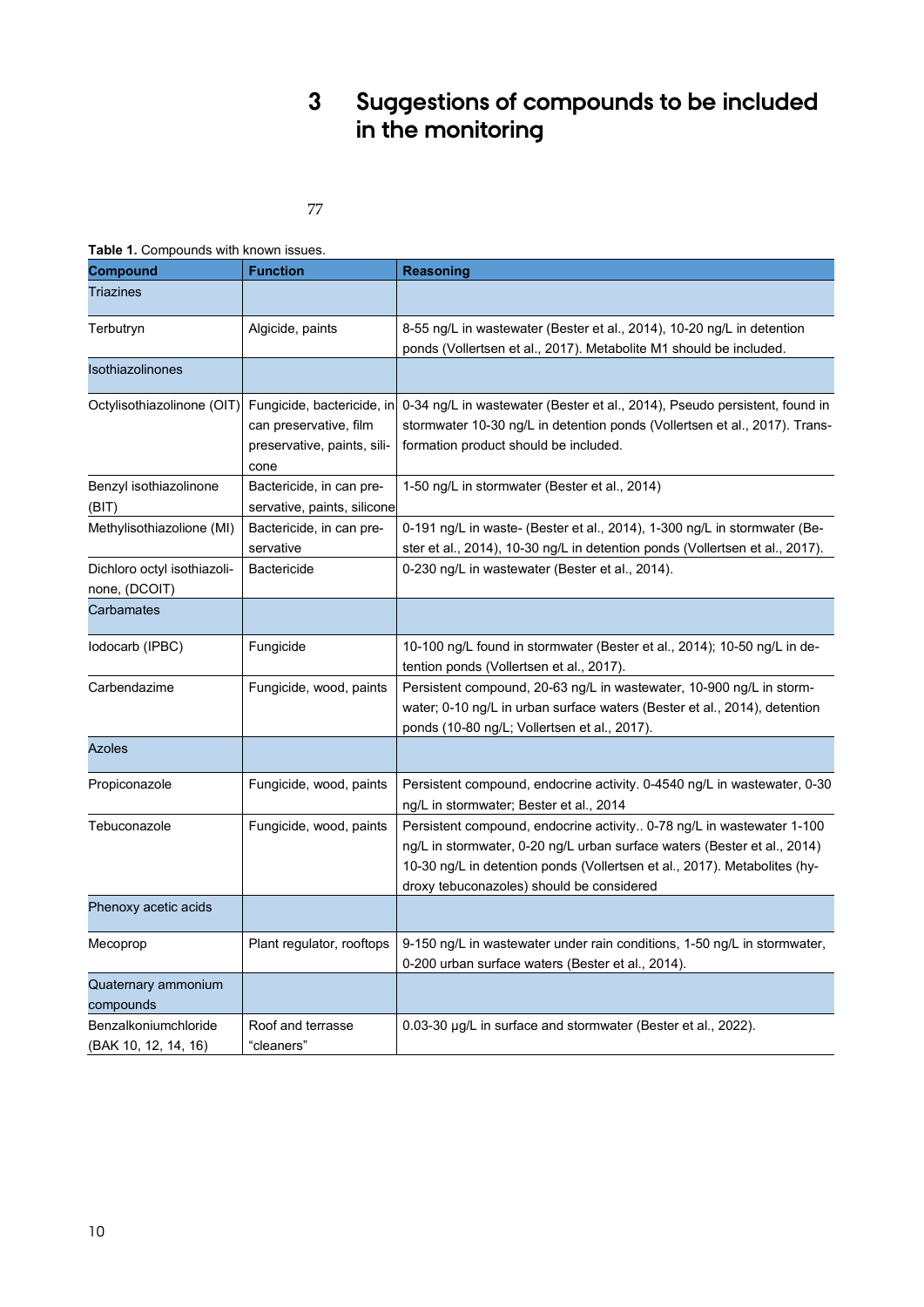| Table 2. Compounds that would merit a suspect screening in context with building materials. |  |  |
|---------------------------------------------------------------------------------------------|--|--|
|---------------------------------------------------------------------------------------------|--|--|

| n compounde that meals ment a caepoct coreening in context man saliang materiale. |                     |                                                                         |
|-----------------------------------------------------------------------------------|---------------------|-------------------------------------------------------------------------|
| <b>Biocide</b>                                                                    | <b>Product type</b> | <b>Relevance for construction materials</b>                             |
| Dichloro-N-[(dimethylamino)sulphonyl] fluoro-N-                                   | 7, 8, 21            | Film preservative (paints), wood preservative, Metabolite               |
| (ptolyl)methanesulphenamide (Tolylfluanid)                                        |                     | DMS should be included, registration in PT8 expired                     |
| Diuron                                                                            | 7, 10,              | Film preservative (paints), construction materials (ren-                |
|                                                                                   |                     | ders), metabolites DCPMU and DCPU should be included                    |
| Fludioxonil                                                                       | 7, 9, 10,           | Film preservative (paints), Polymerised materials, con-                 |
|                                                                                   |                     | struction materials preservative                                        |
| 2-Methyl-1,2-benzothiazol-3(2H)-one; (MBIT)                                       | 6, 13               | Preservative (in-can preservative), not approved in PT 13               |
| 2,2'-Dithiobis[N-methylbenzamide] (DTBMA)                                         | 6                   | Preservative (in-can preservative)                                      |
| 2,2',2"-(Hexahydro-1,3,5-triazine-1,3,5-triyl)trietha-                            | 6                   | Preservative (in-can preservative)                                      |
| nol (HHT)                                                                         |                     |                                                                         |
| N,N'-Methylenebismorpholine (MBM)                                                 | 6, 13               | Preservative (in-can preservative)                                      |
| N-(trichloromethylthio)phthalimide (Folpet)                                       | 6, 7, 9             | Preservative (in-can preservative), film preservative                   |
|                                                                                   |                     | (paints), polymeric materials preservative                              |
| p-[(Diiodomethyl)sulphonyl]toluene                                                | $\overline{7}$      | Film preservative (paints)                                              |
| Penflufen                                                                         | 8                   | Wood preservative                                                       |
| Pyrithione zinc (Zinc pyrithione)                                                 | 2, 6, 7, 9, 10,     | Film preservative (paints) - Currently one of the most used             |
|                                                                                   | 21                  | biocides <sup>7</sup> .                                                 |
| Sodium dimethyldithiocarbamate                                                    | 9, 11, 12           | Preservative for polymeric materials,                                   |
| 2-Thiazol-4-yl-1H-benzoimidazole                                                  | 7, 8, 9, 10         | Film preservative (paints), wood preservative, polymeric                |
| (Thiabendazole)                                                                   |                     | materials, construction materials (renders) <sup>6</sup> . Registration |
|                                                                                   |                     | in PT8 expired.                                                         |
| (Benzothiazol-2-ylthio)methyl thiocyanate (TCMTB)                                 | 9, 12               | Polymeric materials preservative                                        |
| Thiacloprid                                                                       | 8                   | Wood preservative, registration is expired                              |
| Thiamethoxam                                                                      | 8, 18               | Wood preservative, registration in PT8 expired                          |
| Thiram                                                                            | 9                   | Polymerised materials <sup>7</sup>                                      |
| (Benzyloxy)methanol                                                               | 6, 13               | Preservative (in-can preservative)                                      |
| 1,3-Bis(hydroxymethyl)-5,5-dimethylimidazolidine-                                 | 6, 13               | Preservative (in-can preservative)                                      |
| 2,4-dione (DMDMH)                                                                 |                     |                                                                         |
| 2,2-Dibromo-2-cyanoacetamide                                                      |                     | 2,4,6,11,12,13 Algaecide, Preservative (in-can preservative)            |
| 2,2'-Dithiobis[N-methylbenzamide]                                                 | 6                   | Preservative (in-can preservative)                                      |
| 2-Bromo-2-(bromomethyl)pentanedinitrile (DBDCB)                                   | 6                   | Preservative (in-can preservative)                                      |
| 2-Butyl-benzo[d]isothiazol-3-one (BBIT)                                           | 6, 7, 9, 10, 13     | Preservative (in-can preservative), film preservative                   |
|                                                                                   |                     | (paints), polymerized materials, construction materials                 |
|                                                                                   |                     | (renders)                                                               |
| 2-Phenoxyethanol                                                                  | 1, 2, 3, 4, 6,      | Algaecide, preservative (in-can preservative), not ap-                  |
|                                                                                   | 13                  | proved in PT 13                                                         |
| Azoxystrobin                                                                      | 7, 9, 10            | Film preservative (paints), polymerized materials, con-                 |
|                                                                                   |                     | struction materials (renders)                                           |
| Biphenyl-2-ol                                                                     | 1,2,3,4,6,7,9,      | Preservative (in-can preservative), film preservative                   |
|                                                                                   | 10, 13              | (paints), polymerized materials, construction materials                 |
|                                                                                   |                     | (renders)                                                               |

<span id="page-11-2"></span><span id="page-11-1"></span><span id="page-11-0"></span> $^6$  The compound is also wastewater relevant due to its high usage as post harvest pesticide for citrus fruit.

 $\mathrm{^{7}}$  This compound will probably need analyzing via its hydrolysis products.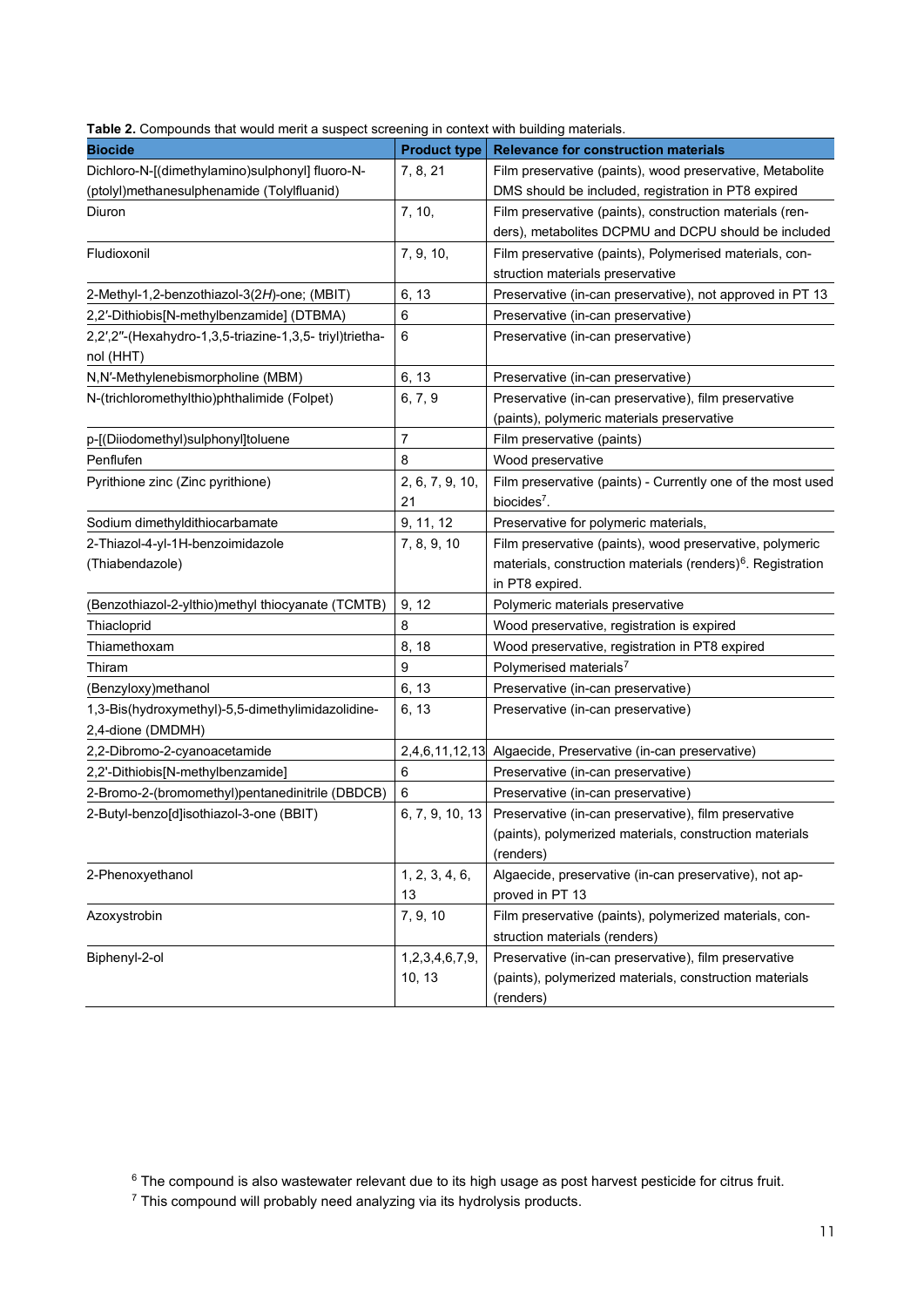## **4 Other open questions**

#### **Metabolites and transformation products**

Opposite to the pesticide regulations, the BPR (EU2012) is primarily assessing the parent compounds as such and only a general identification is suggested. - An in depth identification, by e.g., following the mass balance of a 14C marked compound and conducting high resolution mass spectrometry is not required<sup>[8](#page-12-0)</sup>. - While some dossiers provide good knowledge on metabolites, others are very scarce about it and independent research needs to point out towards undescribed transformation products that in reality are relevant for the environment (Bollmann et al., 2016, 2017b 2018).

#### **Undeclared biocides**

Currently there seems to be an evolving dispute on whether the biocidal products regulation's main objective is to help marketing biocides (ensure working systems) or whether it's main purpose is to protect the environment. The definition of a biocide in the BPR is "any substance or mixture, in the form in which it is supplied to the user, consisting of, containing or generating one or more active substances, **with the intention**<sup>[9](#page-12-1)</sup> of destroying, deterring, rendering harmless, preventing the action of, or otherwise exerting a controlling effect on, any harmful organism by any means other than mere physical or mechanical action". It is very difficult to prove the real intentions of a supplier thus there is a focus on the marketing of the product. This leads to bias especially in the emission scenarios, as only emissions of a compound are considered that are marketed as biocides while those fractions of the same compound that are not marketed as biocide (i.e., with the intention to destroy…) but e.g. a detergent or underlie rather the cosmetics regulation than the BPR are not considered. – Of course the target organisms are affected by the final concentrations and not by the intentions with which the compounds are marketed.

However, most environmental NGOs advocate that all biocidal compounds should be assessed as such.

#### **Waste/reuse strategies**

Considering sustainability, building materials should be recycled after use. – While this is in principle happening, biocides in construction materials make the recycling more difficult, as proper recycling would need to be able to exclude introduction of biocides from old uses into new structures where they might not be needed or even detrimental.

<span id="page-12-0"></span><sup>8</sup> Echa, Guidance on the Biocidal Products Regulation, Volume IV: Environment, Part A: Information Requirements, 2018

<span id="page-12-1"></span><sup>&</sup>lt;sup>9</sup> Emphasis by author of this brief